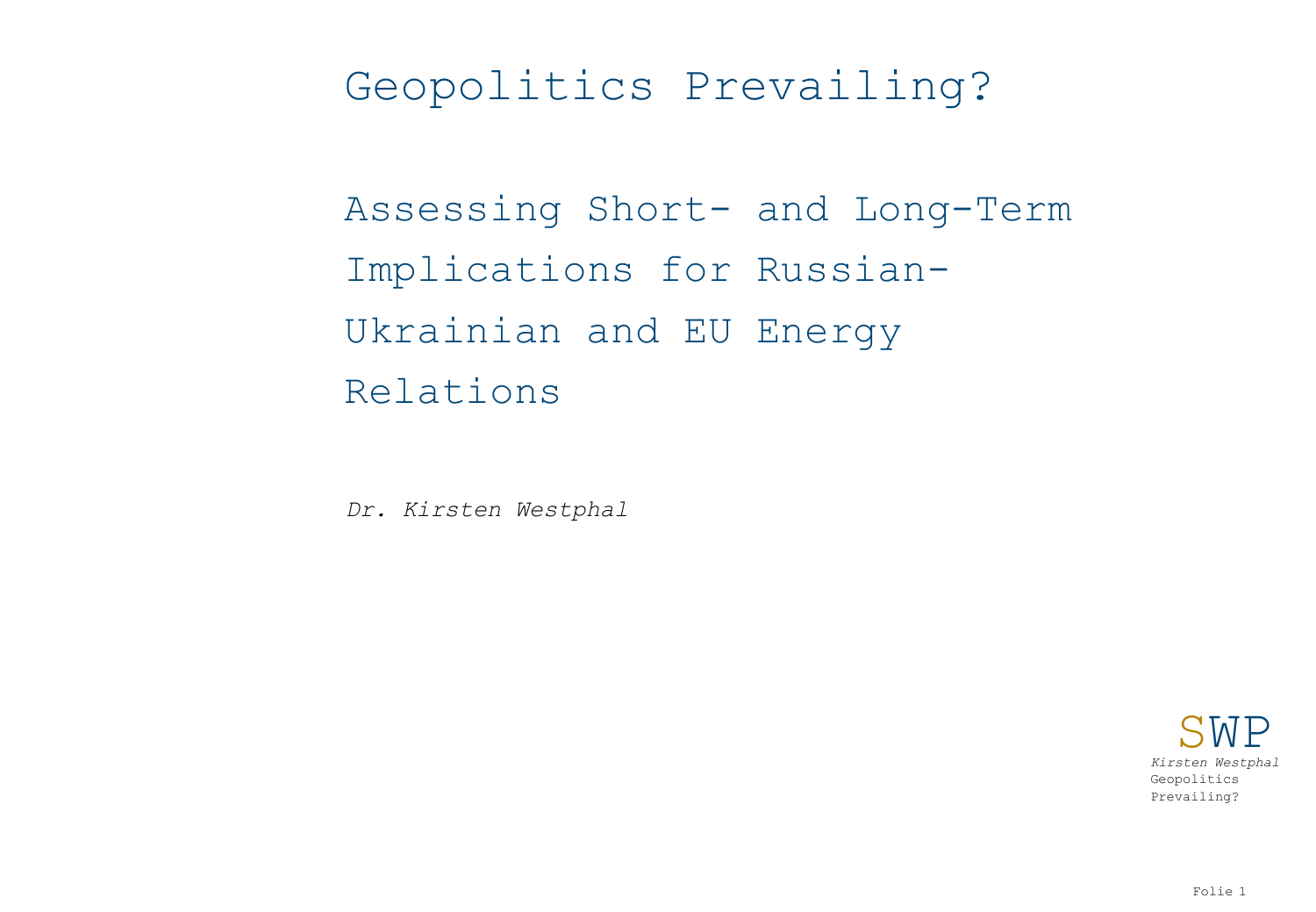## Russian – Ukraine Energy Relations

#### Urgent: a "Winter Deal"

- Gas Price and Debt
- "Gas Gap"
- Short- to Medium Term: Settlement of Contract Disputes
	- Both Parties went to Stockholm
		- but for different reasons
- Medium- to Long-Term: Transit Issue
	- Future of gas transit and storage facilities
	- Management of gas transport/ transit
- **Long-term issue: Crimea Annexation,** Eastern Ukraine's Autonomy, Customs Union ... Clash of Orders?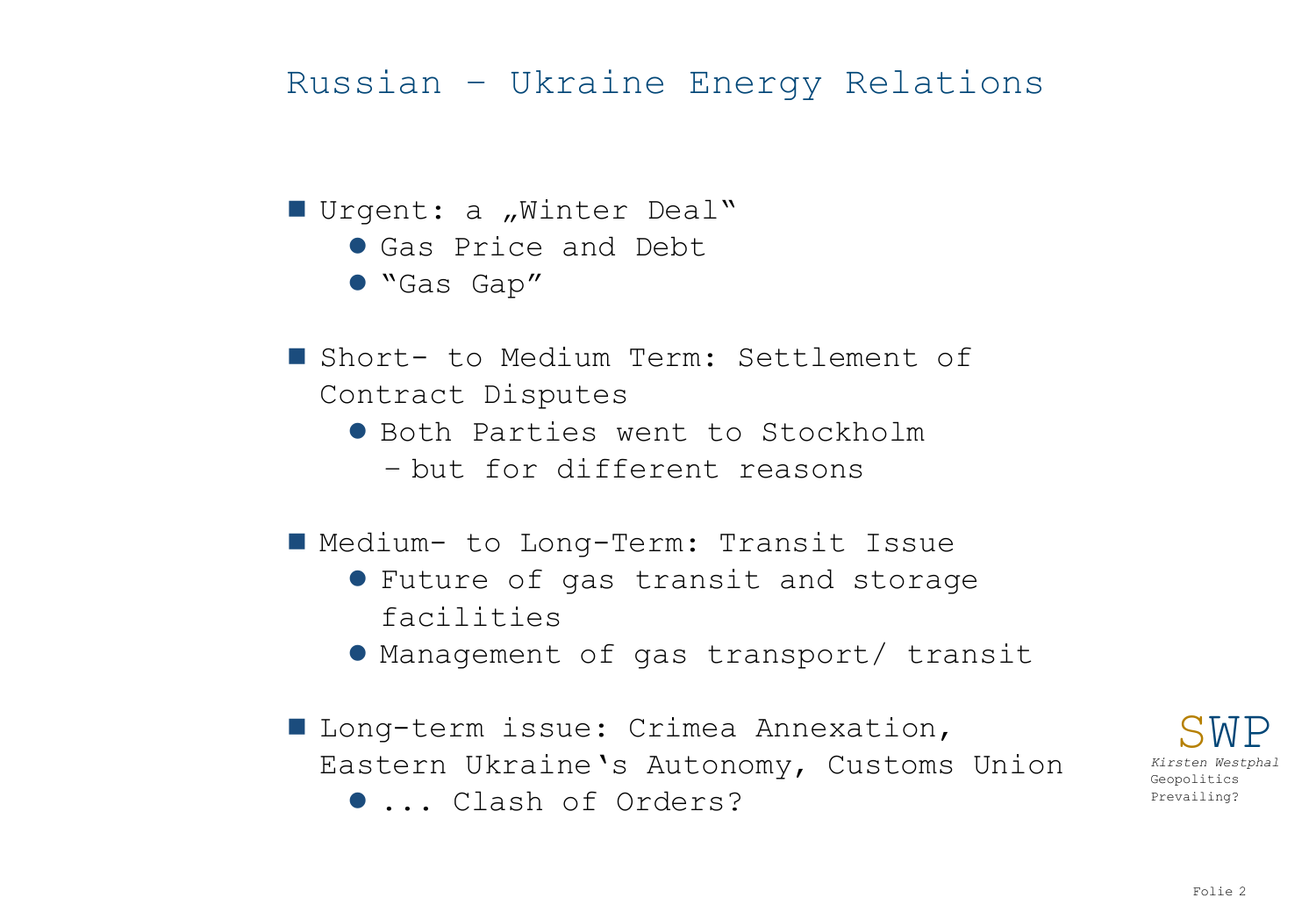#### EU - Ukraine

- **I** Trilateral Talks and Transit Issue
- Reverse flows to Ukraine
- Energy Community (since Feb. 2011)
	- Energy relevant Acquis Communautaire
	- **Strengthening of the EnCom**
- **Long-Term: Stabilization of Ukraine** 
	- **Energy System**
	- but also Political and Economic Stabilization
		- Political Association Agreement and DCFTA
		- International Level: IMF, USA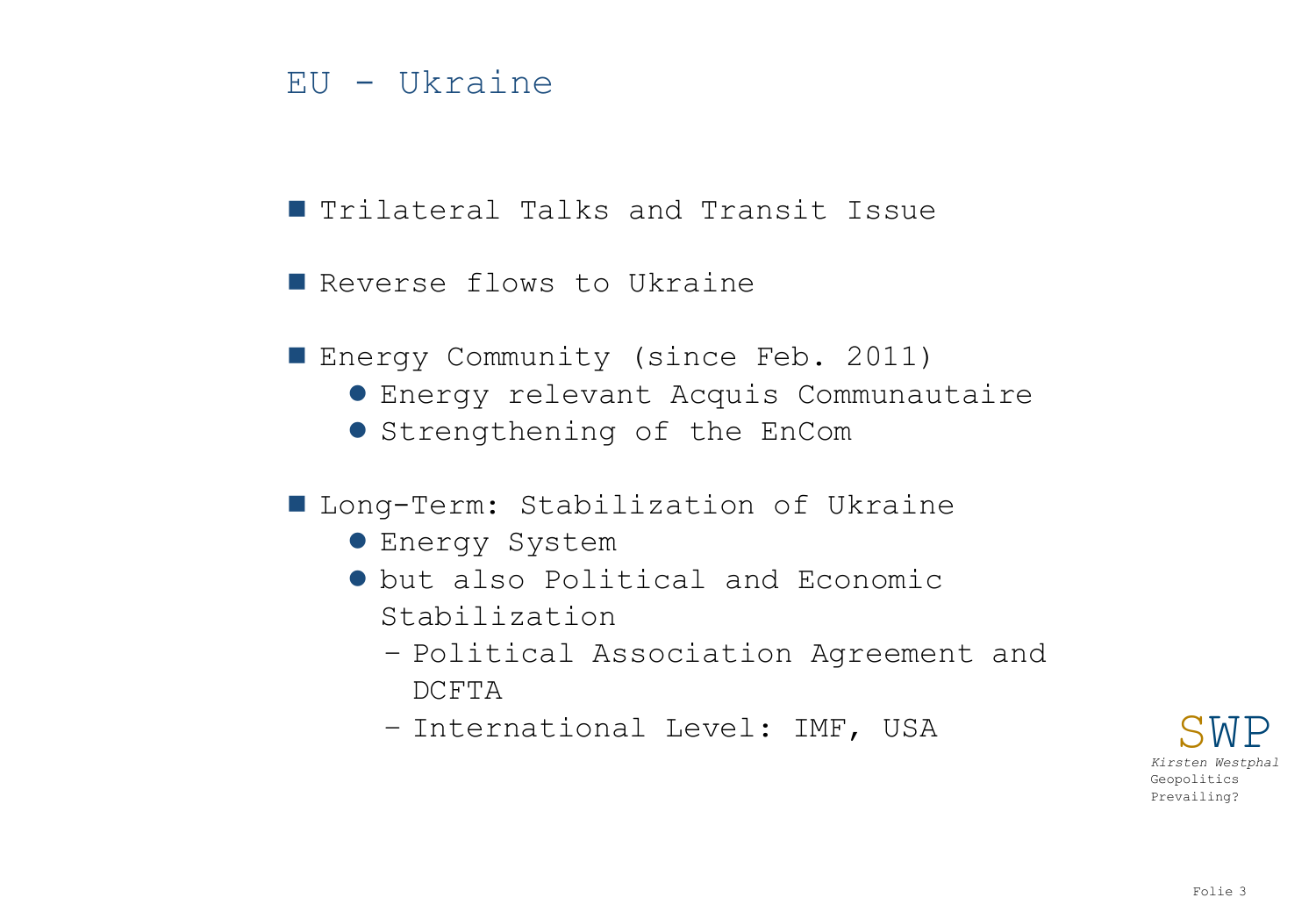#### EU - Russia

**PRESENT: Real Dilemma: political vs.** economic interests

■ AHEAD OF US: Paradigm Change?

PAST: EU - Russia Energy Dialogue

- Deterrioration
	- Third Internal Market Package
	- Impact on Business Cases, Long-Term-Contracts
	- Uncertainty of Demand
- FUTURE: On Collision Course?
	- Spiral of Sanctions
	- Network Codes, Exemptions ….
	- Antitrust Case against Gazprom, Russia filing at WTO, YUKOS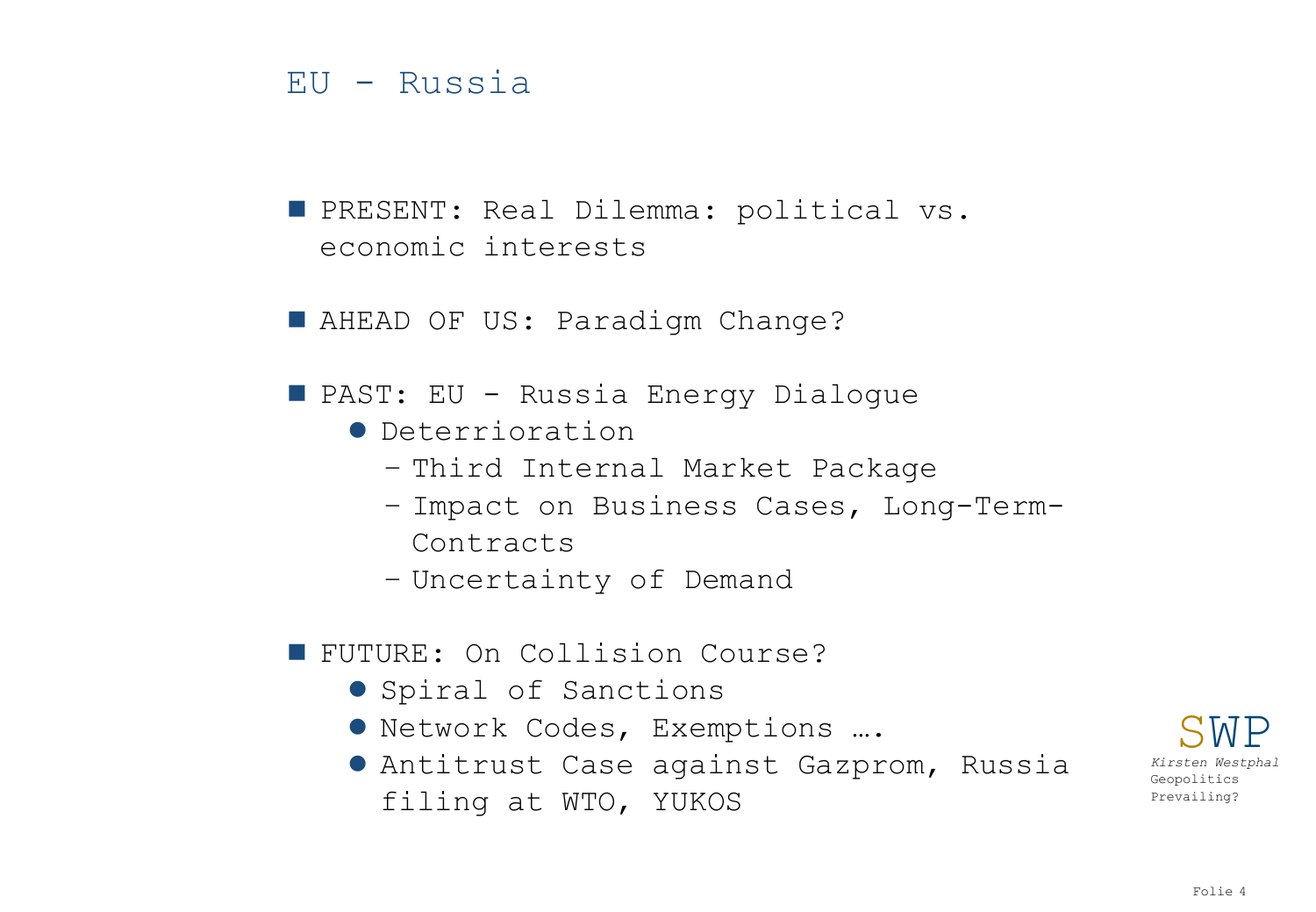### EU Energy Policy

**From Solidarity to an Energy Union?** 

- Indigenous Sources
- Diversification
- Infrastructure
- Strengthening Bargaining Power vis-à-vis Russia

■ Real Functioning Internal (Physical) Market

Externalities for SoS?

- **Flexibility and Resilience** 
	- Critical Decisions ahead:
		- What are the Criteria?
		- Who should bear the Costs?
	- Stalemate between MS EU level